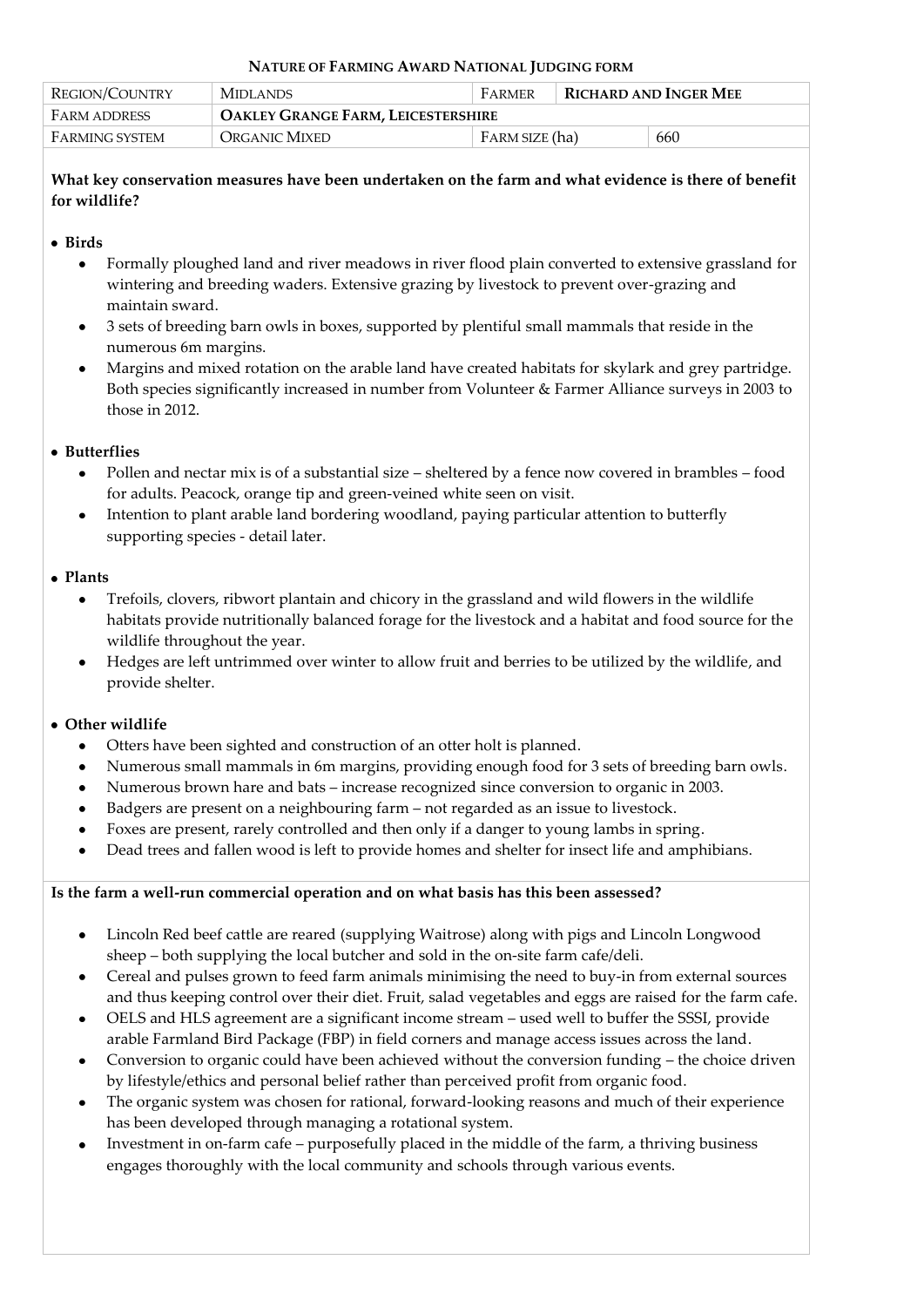**How has the farmer demonstrated they understand how the conservation action benefits the wildlife on the farm and shown enthusiasm for the conservation work undertaken?**

- The farm is ideally placed, bordering a village, roads on other boundaries and only one farming neighbour (which is organic) – an advantage to minimising drift from insecticides/pesticides, enabling a strong focus on working with the land and conditions they have.
- Harrowing of cereals is avoided in the nesting season to stop destruction of nests and young birds.
- Minimum cultivation of soil, to encourage invertebrate life within and retain fertile productive soils.
- Poor looking parts of a cereal crop are left unharvested, especially if a spring crop follows, along with overwintering stubbles to provide a food source for birds.
- Reliance on mains power decreased by almost 100%. Willow is pollarded and used in the biomass boiler producing heat and water for farm and café, backed up by solar panels.

**How has the farmer been successful in maintaining, restoring and creating habitats on the farm?** 

- Field margins are beneficial for several satyrid (brown) butterflies.  $\bullet$
- South facing sheltered pollen and nectar mix very useful for adult butterfly food.
- Issues with access the farm has a vast number of historic public footpaths. Although the farmers are keen to share the land, problems have arisen with dogs off leads, with birds and farm animals in the same field. The local council agreed for a footpath to be fenced off to solve the issue. Two permissive footpaths have been added to connect existing footpath networks.
- The farmers have made good use of support and advice provided by FWAG, NE and the Woodland Trust in order to design and fine tune their HLS agreement.
- When willow was coppiced, locals accused the farm of "killing trees". A sign (in co-operation with the local parish council) was erected, and an article was published in the local paper to explain how coppicing is a management tool along with the benefits to wildlife.

# **What future improvements does the farmer plan to make to further enhance the wildlife value of the farm?**

- Intention to plant 5 acres of woodland on current arable land trees and shrubs specifically beneficial for butterflies and moth. Inclusion of oak, buckthorn and disease resistant elm.
- Build an otter holt as otter has been sighted on several occasions.
- Review of grassland management to improve for wading birds.
- Intention to leave an area aside, in nettles, as food for adult butterflies.
- Ongoing promotion of the farms' ethos to neighboring communities.